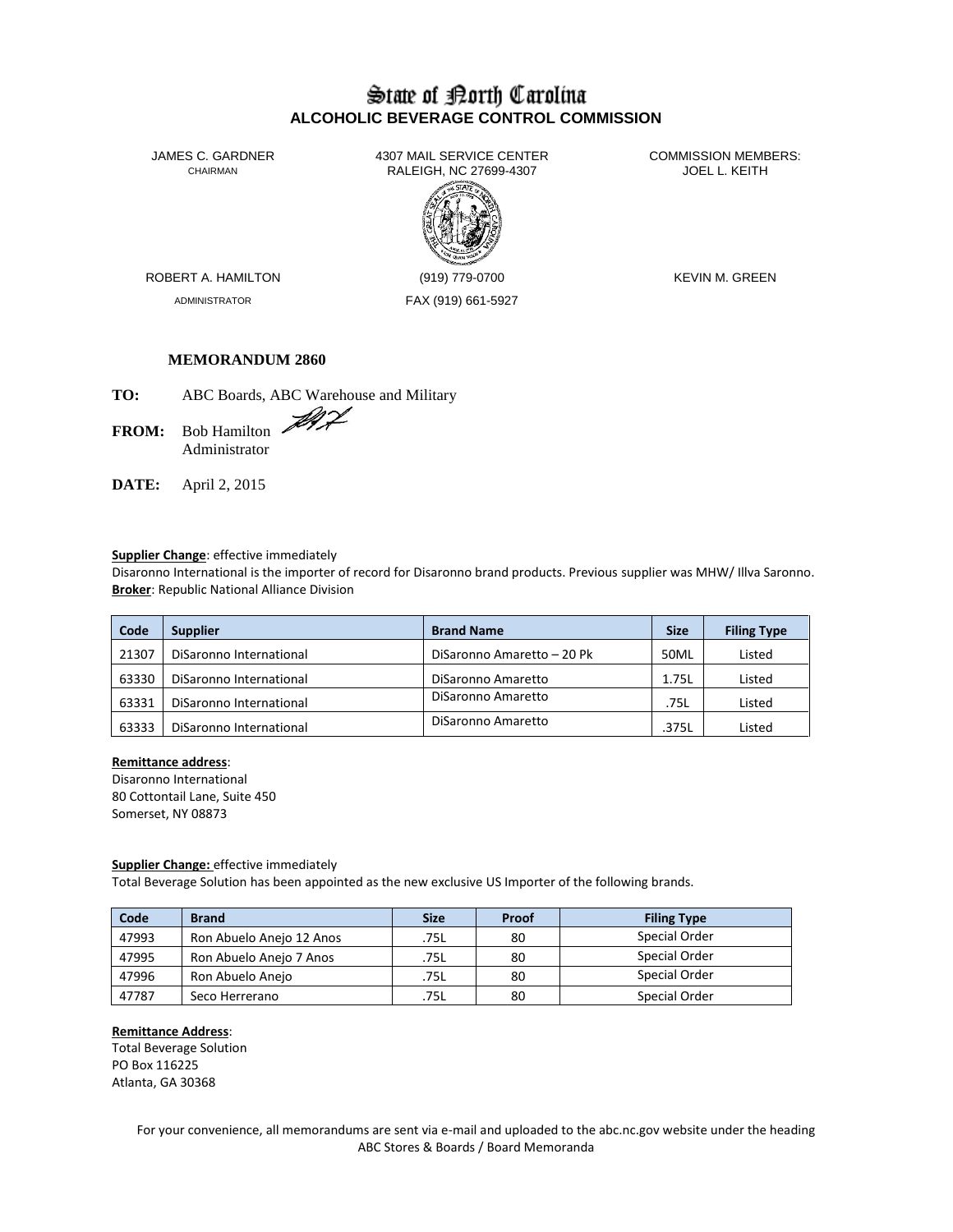## **Supplier Change** – Effective immediately

Park St. Imp/ House Spirits brand listed below has transitioned to Davos Brands, formerly TY-KU.

| l Code | Brand                 | <b>Size</b>      | Proof | <b>Filing Type</b> |
|--------|-----------------------|------------------|-------|--------------------|
| 40446  | Aviation American Gin | ᅲ<br><u>ار .</u> | 84    | Listed             |

### **Remittance address**:

Davos Brands 381 Park Avenue New York, NY 10016

# **Supplier Change** – Effective immediately

Majestic Distilling appoints Sazerac as the sole source of supply for the following brands.

| Code  | <b>Brand</b>  | <b>Size</b> | Proof | <b>Filing Type</b> |
|-------|---------------|-------------|-------|--------------------|
| 38474 | Canadian Lake | 1.75L       | 80    | Listed             |
| 38475 | Canadian Lake | .75L        | 80    | Listed             |

# **Supplier Change:** effective immediately

MHW/ Distell Imports are assuming responsibility for the following brands:

| Code  | <b>Brand</b>                | <b>Size</b> | Proof | <b>Filing Type</b> |
|-------|-----------------------------|-------------|-------|--------------------|
| 21357 | Amarula Cream Liqueur (PET) | 50ML        | 34    | Special Order      |
| 62460 | Amarula Cream Liqueur       | .75L        | 34    | Listed             |
| 34493 | Ledaig 10Y                  | .75L        | 92.6  | Special Order      |
| 34512 | Deanston 12Y                | .75L        | 46.3  | Special Order      |
| 34553 | Bunnahabhain 18Y            | .75L        | 92.6  | Special Order      |
| 34556 | Bunnahabhain 12Y            | .75L        | 92.6  | Special Order      |
| 34746 | Tobermory 15Y               | .75L        | 92.6  | Special Order      |
| 34747 | <b>Tobermory 10Y</b>        | .75L        | 92.6  | Special Order      |
| 47026 | Angostura 5Y                | .75L        | 40    | Special Order      |
| 47028 | Angostura 1919              | .75L        | 80    | Special Order      |
| 47030 | Angostura 1824              | .75L        | 80    | Special Order      |
| 49040 | <b>Westerhall Rum</b>       | .75L        | 86    | Special Order      |

# **Broker changes**:

Please be advised Bordeaux Fine and Rare has been appointed broker representative for MHW/ Haus Alpenz, effective immediately.

Southern Wine & Spirits is the appointed broker for American Spirits Ex. Product Sandbar Rum

| Code  | <b>Brand</b> | <b>Size</b> | Proof | <b>Filing Type</b> |
|-------|--------------|-------------|-------|--------------------|
| 00608 | Sandbar Rum  | .75L        | 80    | Listed             |

#### Southern Wine & Spirits has been appointed broker representative for Copper Fox Distillery.

| Code  | <b>Brand</b>           | <b>Size</b> | Proof | <b>Filing Type</b> |
|-------|------------------------|-------------|-------|--------------------|
| 22365 | Copper Fox Rye Whiskey | .75L        | 90    | Listed             |
| 34716 | Wasmund's              | .75L        | 96    | Special Order      |

For your convenience, all memorandums are sent via e-mail and uploaded to the abc.nc.gov website under the heading Local ABC Boards / Board Memoranda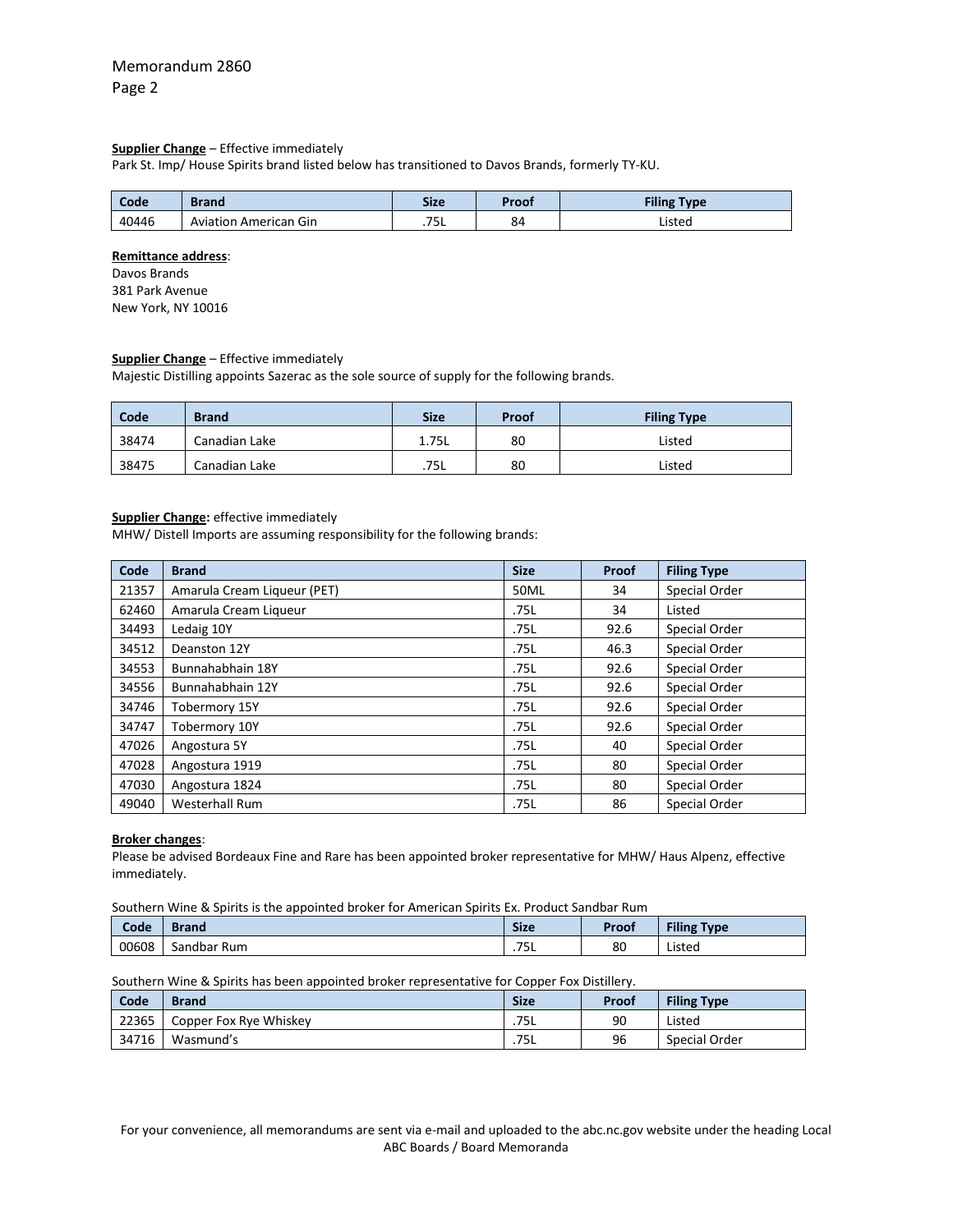# **Broker change**: effective immediately

Southern Wine & Spirits is the appointed broker for Distillery No. 209, effective immediately

| Code  | Brand          | <b>Size</b> | Proof | <b>Filing Type</b> |
|-------|----------------|-------------|-------|--------------------|
| 00302 | 209 Gin<br>No. | .75L        | 92    | Listed             |

# **UPC and Name change**: effective immediately. Previously Southern Comfort Black Cherry .75L

| Code  | <b>Brand</b>            | <b>UPC</b>  | <b>Filing Type</b> |
|-------|-------------------------|-------------|--------------------|
| 61968 | Southern Comfort Cherry | 88544001042 | Listed             |

# **Proof and Name change**: effective immediately. Previously Southern Comfort and Lime .75L

| Code  | <b>Brand</b>          | <b>Old Proof</b> | <b>New Proof</b> | <b>Filing Type</b> |
|-------|-----------------------|------------------|------------------|--------------------|
| 61962 | Southern Comfort Lime | --<br>ככ         | 60               | Listed             |

# **Filing status change:** effective immediately

Code 63460 has been changed from discontinued to special order

| Code  | <b>Brand</b>          | <b>Size</b> | Proof | <b>Filing Type</b> |
|-------|-----------------------|-------------|-------|--------------------|
| 63460 | Cointreau Noir (6bpc) | .75L        | 80    | Special Order      |

# **Supplier name clarification**:

The correct name for the supplier of special order Code 23107 Barrell Bourbon is MHW/ Barrel Craft. Southern Wine & Spirits is the appointed broker representative.

| Code  | <b>Brand</b>    | <b>Size</b> | Proof | <b>Filing Type</b> |
|-------|-----------------|-------------|-------|--------------------|
| 23107 | Barrell Bourbon | .75L        | 120   | Special Order      |

## **Additional SPA for May / June**: Code 63330 Disaronno Amaretto 1.75L listed

| List CCLB | <b>SPA</b> | Net CCLB (May/June) | <b>Net Bottle Price (June)</b> | <b>Savings</b> |
|-----------|------------|---------------------|--------------------------------|----------------|
| 151.91    | 9.70       | 142.21              | 44.95                          | 3.00           |